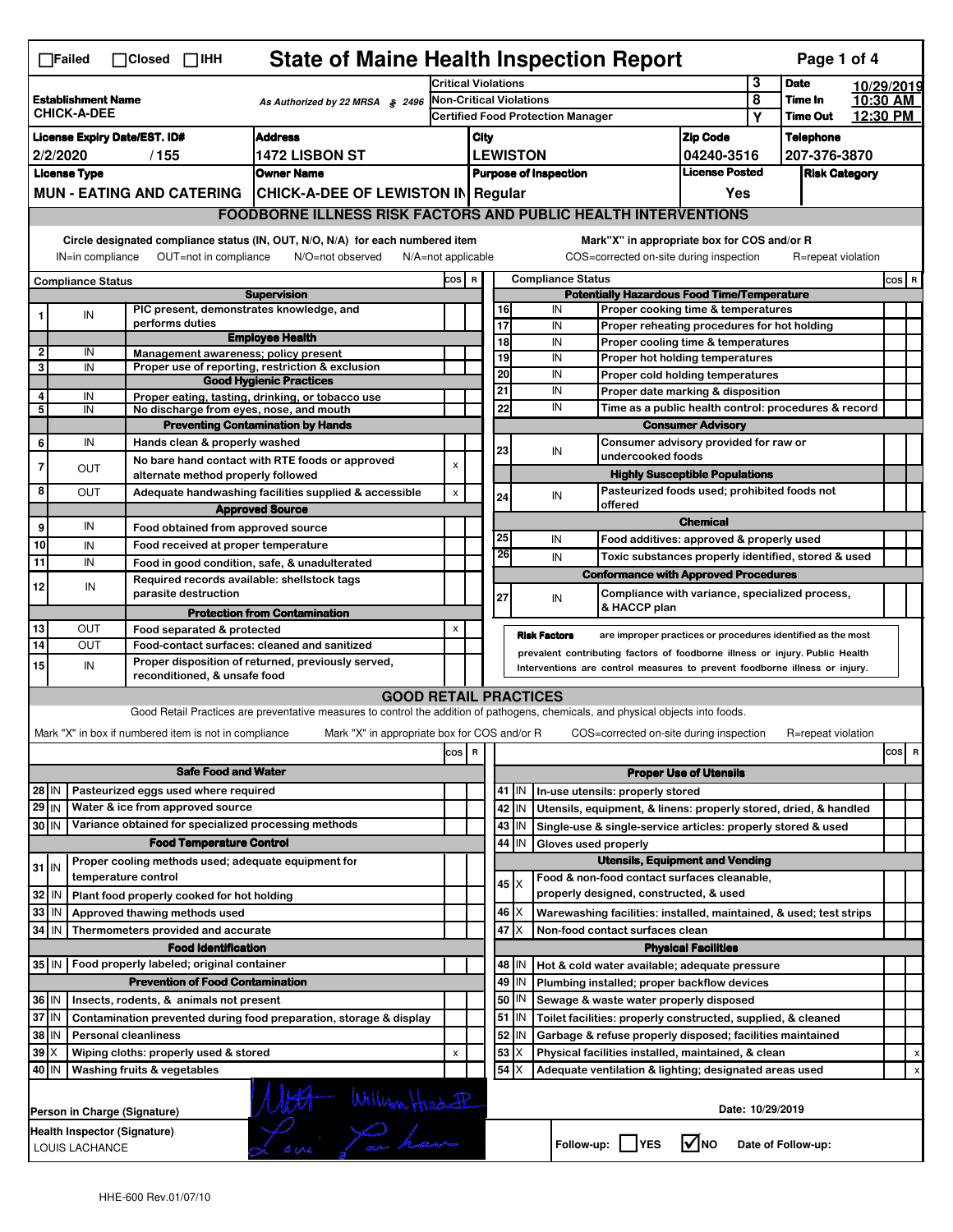| <b>State of Maine Health Inspection Report</b><br>Page 2 of 4 |                                  |                      |                                 |                                 |                           |                                  |  |  |  |  |
|---------------------------------------------------------------|----------------------------------|----------------------|---------------------------------|---------------------------------|---------------------------|----------------------------------|--|--|--|--|
| <b>Establishment Name</b>                                     |                                  |                      | As Authorized by 22 MRSA § 2496 |                                 | 10/29/2019<br><b>Date</b> |                                  |  |  |  |  |
| <b>CHICK-A-DEE</b>                                            |                                  |                      |                                 |                                 |                           |                                  |  |  |  |  |
| License Expiry Date/EST. ID#<br>/155<br>2/2/2020              | <b>Address</b><br>1472 LISBON ST |                      | City / State<br>LEWISTON        | /ME                             | Zip Code<br>04240-3516    | <b>Telephone</b><br>207-376-3870 |  |  |  |  |
|                                                               |                                  |                      |                                 | <b>Temperature Observations</b> |                           |                                  |  |  |  |  |
| Location                                                      | <b>Temperature</b>               |                      |                                 |                                 | <b>Notes</b>              |                                  |  |  |  |  |
| Onion soup                                                    | 165*                             | Reheated for service |                                 |                                 |                           |                                  |  |  |  |  |
| Rice                                                          | 170*                             | Hot holding          |                                 |                                 |                           |                                  |  |  |  |  |
| Dressing                                                      | $39*$                            |                      |                                 | Kitchen household refrigerator  |                           |                                  |  |  |  |  |
| Water                                                         | $121*$                           | Kitchen hand wash    |                                 |                                 |                           |                                  |  |  |  |  |
| Dressing                                                      | $38*$                            | Waitstaff cooler #2  |                                 |                                 |                           |                                  |  |  |  |  |
| Horseradish                                                   | $39*$                            | Waitstaff cooler     |                                 |                                 |                           |                                  |  |  |  |  |
| Bread pudding                                                 | $40*$                            | Cellar refrigerator  |                                 |                                 |                           |                                  |  |  |  |  |
| chowder                                                       | $153*$                           | Hot holding          |                                 |                                 |                           |                                  |  |  |  |  |
| Clam strips                                                   | $39*$                            | Reach in cooler      |                                 |                                 |                           |                                  |  |  |  |  |
| High temp dish                                                | $170*/180* +$                    | Wash/rinse           |                                 |                                 |                           |                                  |  |  |  |  |
| Cooked chicken                                                | $55^{\ast}$                      |                      |                                 | 1 hour cooling, walk in cooler  |                           |                                  |  |  |  |  |
| Chlorine sanitizer                                            | $<$ 50 ppm                       | Surface disinfectant |                                 |                                 |                           |                                  |  |  |  |  |

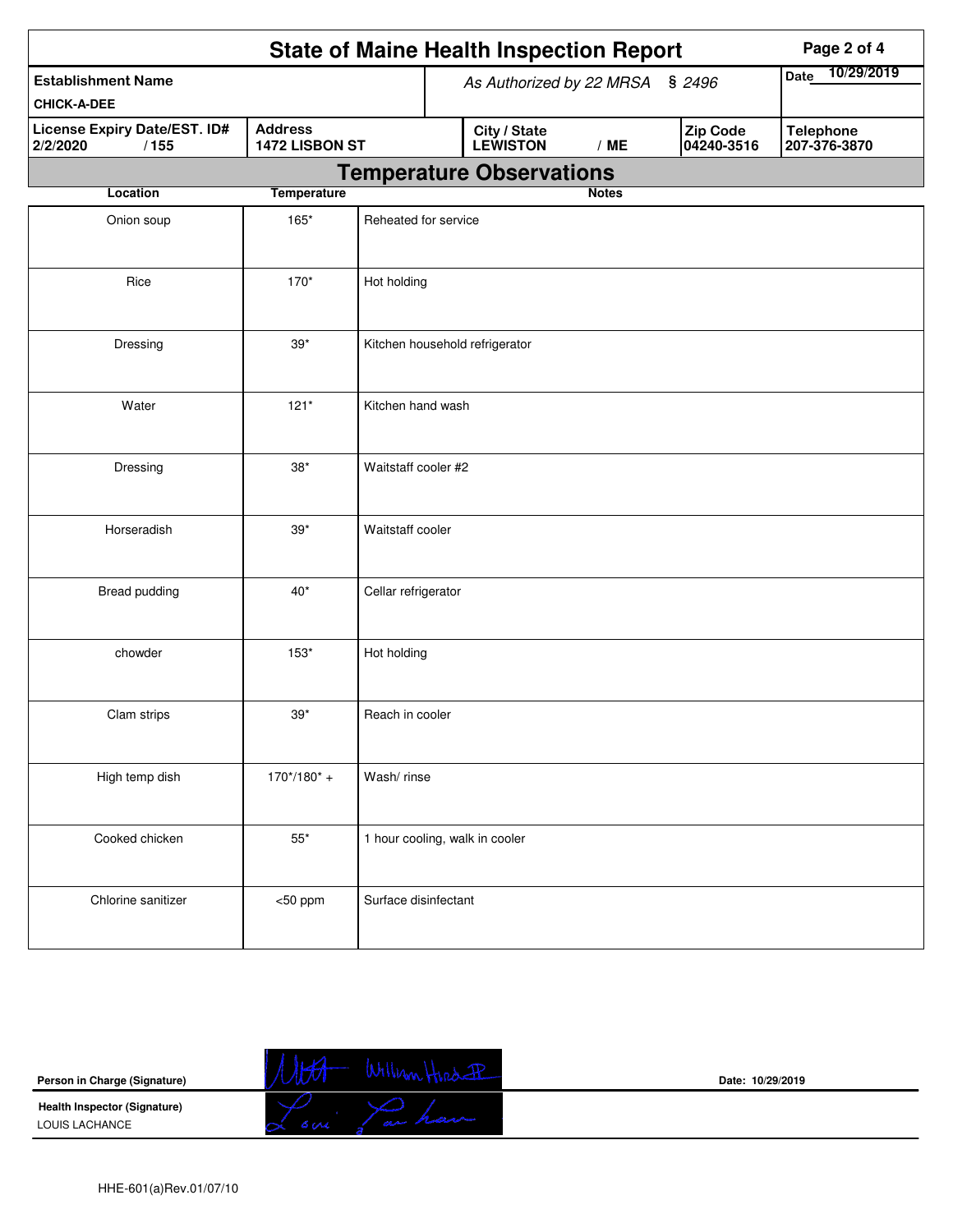| <b>State of Maine Health Inspection Report</b><br>Page 3 of 4                                                                                                        |                                                                                                                                                                                                                                                                   |                                 |           |                               |                           |  |  |  |  |  |
|----------------------------------------------------------------------------------------------------------------------------------------------------------------------|-------------------------------------------------------------------------------------------------------------------------------------------------------------------------------------------------------------------------------------------------------------------|---------------------------------|-----------|-------------------------------|---------------------------|--|--|--|--|--|
| <b>Establishment Name</b><br><b>CHICK-A-DEE</b>                                                                                                                      |                                                                                                                                                                                                                                                                   |                                 |           |                               | 10/29/2019<br><b>Date</b> |  |  |  |  |  |
| License Expiry Date/EST. ID#<br>2/2/2020<br>/155                                                                                                                     | <b>Address</b><br>1472 LISBON ST                                                                                                                                                                                                                                  | City / State<br><b>LEWISTON</b> | <b>ME</b> | <b>Zip Code</b><br>04240-3516 |                           |  |  |  |  |  |
| <b>Observations and Corrective Actions</b>                                                                                                                           |                                                                                                                                                                                                                                                                   |                                 |           |                               |                           |  |  |  |  |  |
| Violations cited in this report must be corrected within the time frames below, or as stated in sections<br>8-405.11 and 8-406.11 of the Food Code                   |                                                                                                                                                                                                                                                                   |                                 |           |                               |                           |  |  |  |  |  |
| 7: 3-301.11.(A).(B).(D): C: Food employees are handling ready to eat foods with bare hands.                                                                          |                                                                                                                                                                                                                                                                   |                                 |           |                               |                           |  |  |  |  |  |
| INSPECTOR NOTES: Front of house staff touching RTE foods with bare hands. Use utensils or clean gloves. *COS, product discarded.                                     |                                                                                                                                                                                                                                                                   |                                 |           |                               |                           |  |  |  |  |  |
| 8: 6-301.12: N: Sanitary towels / hand drying device not provided for hand wash sink or lavatory.                                                                    |                                                                                                                                                                                                                                                                   |                                 |           |                               |                           |  |  |  |  |  |
| INSPECTOR NOTES: No towels provided in basement hand wash sink. Keep supplied to encourage hand wash. * COS                                                          |                                                                                                                                                                                                                                                                   |                                 |           |                               |                           |  |  |  |  |  |
| 13: 3-302.11.(A).(1).(A): N: Raw Ready-to-Eat food not protected from cross contamination from raw animal foods during storage, preparation, holding,<br>or display. |                                                                                                                                                                                                                                                                   |                                 |           |                               |                           |  |  |  |  |  |
| INSPECTOR NOTES: Raw eggs held over RTE foods in 2 different areas. RTE foods must be held over raw items. *COS                                                      |                                                                                                                                                                                                                                                                   |                                 |           |                               |                           |  |  |  |  |  |
| 14: 4-501.114.(D).(E).(F): C: Chemical solution for sanitization has not been approved or is not properly used according to manufacturer's instructions.             |                                                                                                                                                                                                                                                                   |                                 |           |                               |                           |  |  |  |  |  |
| INSPECTOR NOTES: Low temperature sanitizer being used for surfaces and 3 bay system. Ecolab rep contatcted and will supply correct sanitizer.                        |                                                                                                                                                                                                                                                                   |                                 |           |                               |                           |  |  |  |  |  |
|                                                                                                                                                                      | 14: 4-602.11.(A): C: Food contact surfaces are not cleaned between uses.                                                                                                                                                                                          |                                 |           |                               |                           |  |  |  |  |  |
|                                                                                                                                                                      | INSPECTOR NOTES: Multiple knives, food contact preperation equipment not cleaned or sanitized after use. Ice bin, scoop and dispenser unclean from<br>use prior. All in use food contact surfaces and equipment need to be sanitized within four hours after use. |                                 |           |                               |                           |  |  |  |  |  |
| 39: 3-304.14.(A): N: Wiping cloths being used for wiping spills from containers of food being is not maintained dry or is being used for other purposes.             |                                                                                                                                                                                                                                                                   |                                 |           |                               |                           |  |  |  |  |  |
| INSPECTOR NOTES: Wet, soiled towel being misused. Use a clean, dry cloth to protect food splash from shredder.                                                       |                                                                                                                                                                                                                                                                   |                                 |           |                               |                           |  |  |  |  |  |
| 45: 4-501.11: N: Equipment in disrepair.                                                                                                                             |                                                                                                                                                                                                                                                                   |                                 |           |                               |                           |  |  |  |  |  |
| INSPECTOR NOTES: Kitchen cart damaged and not easily cleanable. Masking tape used to hold hot holding door closed.                                                   |                                                                                                                                                                                                                                                                   |                                 |           |                               |                           |  |  |  |  |  |
| 46: 4-302.14: N: No chemical test kit available.                                                                                                                     |                                                                                                                                                                                                                                                                   |                                 |           |                               |                           |  |  |  |  |  |
| <b>INSPECTOR NOTES: No test kit available for chlorine bleach.</b>                                                                                                   |                                                                                                                                                                                                                                                                   |                                 |           |                               |                           |  |  |  |  |  |
|                                                                                                                                                                      | 47: 4-602.13: N: Non-food contact surfaces are not cleaned at a frequency necessary to preclude accumulation of soil residues.                                                                                                                                    |                                 |           |                               |                           |  |  |  |  |  |
| INSPECTOR NOTES: Carts, cooler gaskets, basement shelving unclean. Clean more often and as neccessary.                                                               |                                                                                                                                                                                                                                                                   |                                 |           |                               |                           |  |  |  |  |  |
| 53: 6-501.12: N: The physical facilities are not clean.                                                                                                              |                                                                                                                                                                                                                                                                   |                                 |           |                               |                           |  |  |  |  |  |
| INSPECTOR NOTES: **REPEAT** Floors and walls in hard to reach areas are unclean. Dish area floor and plumbing need cleaning.                                         |                                                                                                                                                                                                                                                                   |                                 |           |                               |                           |  |  |  |  |  |
| 54: 6-501.14.(A): N: Ventilation not clean.                                                                                                                          |                                                                                                                                                                                                                                                                   |                                 |           |                               |                           |  |  |  |  |  |
| INSPECTOR NOTES: **REPEAT** Hood filters need clean more often as there is a large build up of grease and flour.                                                     |                                                                                                                                                                                                                                                                   |                                 |           |                               |                           |  |  |  |  |  |
|                                                                                                                                                                      |                                                                                                                                                                                                                                                                   |                                 |           |                               |                           |  |  |  |  |  |
|                                                                                                                                                                      |                                                                                                                                                                                                                                                                   |                                 |           |                               |                           |  |  |  |  |  |
| Person in Charge (Signature)                                                                                                                                         | William Hird-PP                                                                                                                                                                                                                                                   |                                 |           | Date: 10/29/2019              |                           |  |  |  |  |  |
| Health Inspector (Signature)<br>LOUIS LACHANCE                                                                                                                       |                                                                                                                                                                                                                                                                   |                                 |           |                               |                           |  |  |  |  |  |
|                                                                                                                                                                      |                                                                                                                                                                                                                                                                   |                                 |           |                               |                           |  |  |  |  |  |